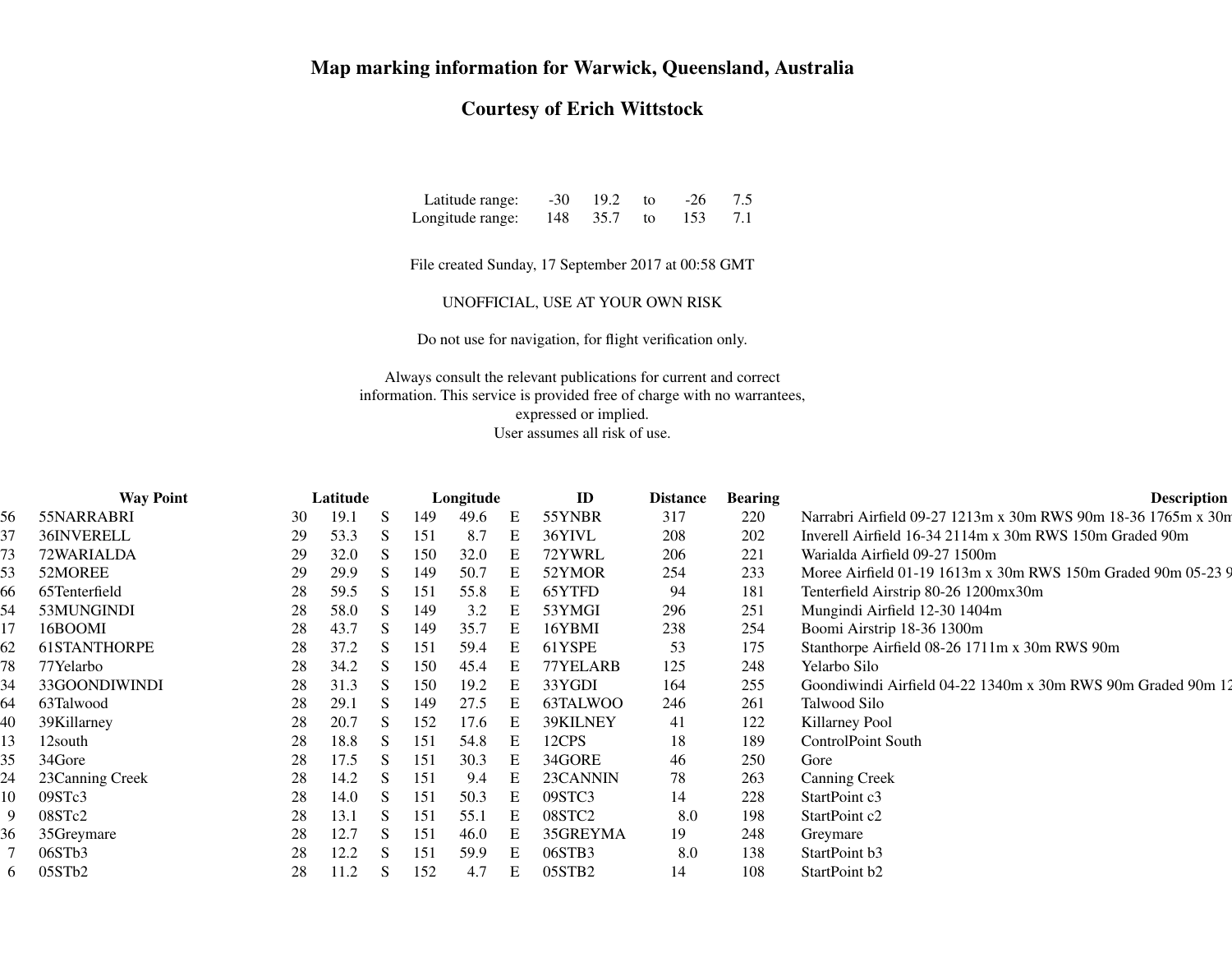|                 | <b>Way Point</b>                |        | Latitude |           |     | Longitude |             | ID       | <b>Distance</b> | <b>Bearing</b> | <b>Description</b>                                                |
|-----------------|---------------------------------|--------|----------|-----------|-----|-----------|-------------|----------|-----------------|----------------|-------------------------------------------------------------------|
| 12              | 11east                          | 28     | 10.5     | S         | 152 | 7.8       | E           | 11CPE    | 19              | 99             | <b>ControlPoint East</b>                                          |
| 8               | 07STc1                          | 28     | 9.9      | S         | 151 | 51.8      | E           | 07STC1   | 8.0             | 258            | StartPoint c1                                                     |
| 76              | 75Wyaga                         | 28     | 9.6      | ${\bf S}$ | 150 | 39.4      | E           | 75WYAGA  | 126             | 269            | Wyaga                                                             |
|                 | 00WARWICK                       | 28     | 9.0      | S         | 151 | 56.6      | E           | 00YWCK   |                 |                | Warwick Airfield 09-27 1640m x 30m RWS 90m                        |
| $5\overline{)}$ | 04STb1                          | 28     | 8.1      | ${\bf S}$ | 152 | 1.4       | $\mathbf E$ | 04STB1   | 8.0             | 78             | StartPoint b1                                                     |
| 14              | 13west                          | 28     | 7.4      | ${\bf S}$ | 151 | 45.4      | E           | 13CPW    | 19              | 279            | ControlPoint West                                                 |
| 18              | 17Bringalily                    | 28     | 6.1      | ${\bf S}$ | 151 | 9.8       | Е           | 17BRINGA | 77              | 274            | <b>Bringalily Road Bend</b>                                       |
| 4               | 03STa3                          | 28     | 5.8      | ${\bf S}$ | 151 | 53.3      | E           | 03STA3   | 8.0             | 318            | StartPoint a3                                                     |
| 3               | 02STa2                          | 28     | 4.8      | ${\bf S}$ | 151 | 58.1      | E           | 02STA2   | 8.0             | 18             | StartPoint a2                                                     |
| 47              | 46Maryvale                      | 28     | 3.5      | ${\bf S}$ | 152 | 14.6      | E           | 46MARYVA | 31              | 71             | Maryvale                                                          |
| 61              | <b>60ST GEORGE</b>              | 28     | 3.0      | ${\bf S}$ | 148 | 35.7      | E           | 60YSGE   | 329             | 271            | St George Airfield 11-29 1520m x 30m RWS 150m Graded 90m          |
| 2               | 01STa1                          | 28     | 1.7      | ${\bf S}$ | 151 | 54.8      | E           | 01STA1   | 14              | 348            | StartPoint a1                                                     |
| 11              | 10north                         | 27     | 59.0     | S         | 151 | 58.3      | E           | 10CPN    | 19              | 9              | ControlPoint North                                                |
| 51              | 50Millmerran PS                 | $27\,$ | 57.8     | ${\bf S}$ | 151 | 16.5      | E           | 50MILLPS | 69              | 287            | Millmerran Power Station                                          |
| 70              | 69Tummaville Ag Strip           | 27     | 56.5     | ${\bf S}$ | 151 | 30.0      | E           | 69TUMMAV | 49              | 298            | Tummaville Ag Strip 08-26 1300mx30m                               |
| 27              | 26CLIFTON                       | 27     | 55.7     | S         | 151 | 50.8      | E           | 26YCFN   | 26              | 339            | Clifton Airstrip 06-24 800m x 30m                                 |
| 74              | 73Westmar                       | 27     | 55.1     | ${\bf S}$ | 149 | 43.0      | E           | 73WESTMA | 220             | 276            | <b>WestmarRoad Crossing</b>                                       |
| 50              | 49MILLMERRAN                    | 27     | 51.8     | ${\bf S}$ | 151 | 16.5      | $\mathbf E$ | 49YMMN   | 73              | 296            | Millmerran Aifield 13-31 1300m                                    |
| 58              | 57Pilton North                  | 27     | 50.9     | S         | 152 | 4.3       | E           | 57PILTON | 36              | 21             | Pilton North                                                      |
| 33              | 32Felton East                   | 27     | 48.2     | S         | 151 | 46.5      | $\mathbf E$ | 32FELTON | 42              | 337            | Felton East                                                       |
| 22              | 21Brookstead                    | 27     | 45.8     | ${\bf S}$ | 151 | 26.8      | E           | 21BROOKS | 65              | 311            | <b>Brookstead Silo</b>                                            |
| 59              | 58PITTSWORTH                    | 27     | 44.0     | S         | 151 | 38.0      | $\mathbf E$ | 58YPWH   | 55              | 327            | Pittsworth Airfield 03-21 760m                                    |
| 52              | 51Moonie                        | 27     | 43.0     | ${\bf S}$ | 150 | 22.0      | E           | 51MOONIE | 162             | 287            | Moonie Road Crossing                                              |
| 77              | 76WYREEMA                       | 27     | 40.0     | S         | 151 | 51.3      | $\mathbf E$ | 76YWYR   | 54              | 351            | Wyreema Airstrip                                                  |
| 15              | 14AMBERLEY                      | 27     | 38.4     | ${\bf S}$ | 152 | 42.7      | E           | 14YAMB   | 94              | 53             | Amberley Military Airport *SEE ERSA* Used for Airspace Referenc   |
| 20              | <b>19BRISBANE WEST WELLCAMP</b> | 27     | 33.5     | S         | 151 | 47.6      | E           | 19YBWW   | 67              | 347            | Wellcamp Airfield 12-30 2870m x 45m RWS 300m Graded 150m - R      |
| 69              | 68TOOWOOMBA                     | 27     | 32.5     | ${\bf S}$ | 151 | 54.8      | E           | 68YTWB   | 68              | 357            | Toowoomba Airfield 11-29 1221m x 30m RWS 90m 06-24 660m x 1       |
| 25              | 24 Cecil Plains                 | 27     | 32.1     | ${\bf S}$ | 151 | 11.5      | E           | 24CECILP | 101             | 313            | Cecil Plains Silo                                                 |
| 57              | 56OAKEY                         | 27     | 24.7     | ${\bf S}$ | 151 | 44.1      | $\mathbf E$ | 56YBOK   | 85              | 346            | Oakey Airfield 09-27 1089m x 23m RWS 90m 14-32 1649m x 30m F      |
| 68              | 67Tipton                        | $27\,$ | 23.5     | ${\bf S}$ | 151 | 16.0      | $\mathbf E$ | 67TIPTON | 107             | 322            | <b>Tipton Road Junction</b>                                       |
| 19              | 18BRISBANE                      | $27\,$ | 23.1     | ${\bf S}$ | 153 | 7.0       | E           | 18YBBN   | 144             | 54             | BRISBANE Airport *SEE ERSA* Used for Airspace Reference           |
| 21              | 20Broadwater                    | 27     | 21.3     | ${\bf S}$ | 151 | 6.0       | $\,$ E      | 20BROADW | 121             | 317            | <b>Broadwater Lagoon</b>                                          |
| 30              | 29YMCF                          | 27     | 21.0     | ${\bf S}$ | 151 | 30.8      | $\mathbf E$ | 29YMCF   | 98              | 334            | McCaffrey Airfield 12-30 934 m grass strip. Darling Downs Soaring |
| 67              | 66The Gums                      | 27     | 19.7     | ${\bf S}$ | 150 | 11.0      | E           | 66THEGUM | 196             | 297            | The Gums Silo                                                     |
| 48              | 47Meandarra                     | 27     | 19.2     | ${\bf S}$ | 149 | 53.2      | E           | 47MEANDA | 222             | 294            | Meandarra                                                         |
| 43              | 42Kumbarilla                    | $27\,$ | 19.0     | ${\bf S}$ | 150 | 52.4      | $\mathbf E$ | 42KUMBAR | 140             | 311            | Kumbarilla crossing                                               |
| 63              | 62SURAT                         | $27\,$ | 9.6      | ${\bf S}$ | 149 | 4.6       | $\mathbf E$ | 62YSRT   | 303             | 291            | Surat Airfield 08-26 1075m                                        |
| 65              | 64TARA                          | 27     | 9.4      | ${\bf S}$ | 150 | 28.6      | E           | 64YTAA   | 182             | 307            | Tara Airfield 17-35 1464m                                         |
| 29              | 28DALBY                         | 27     | 9.3      | ${\bf S}$ | 151 | 16.0      | E           | 28YDAY   | 129             | 329            | Dalby Airfield 13-31 1268m 04-22 914m                             |
|                 | 45Maclagan                      | 27     | 5.1      | S         | 151 | 38.0      | E           | 45MACLAG | 122             | 345            | Maclagan                                                          |
| 46<br>45        | 44MacAlister                    | 27     | 2.5      | S         | 151 | 4.5       | E           | 44MACALI | 150             | 325            | MacAlister Silo                                                   |
|                 |                                 |        |          |           |     |           |             |          |                 |                |                                                                   |